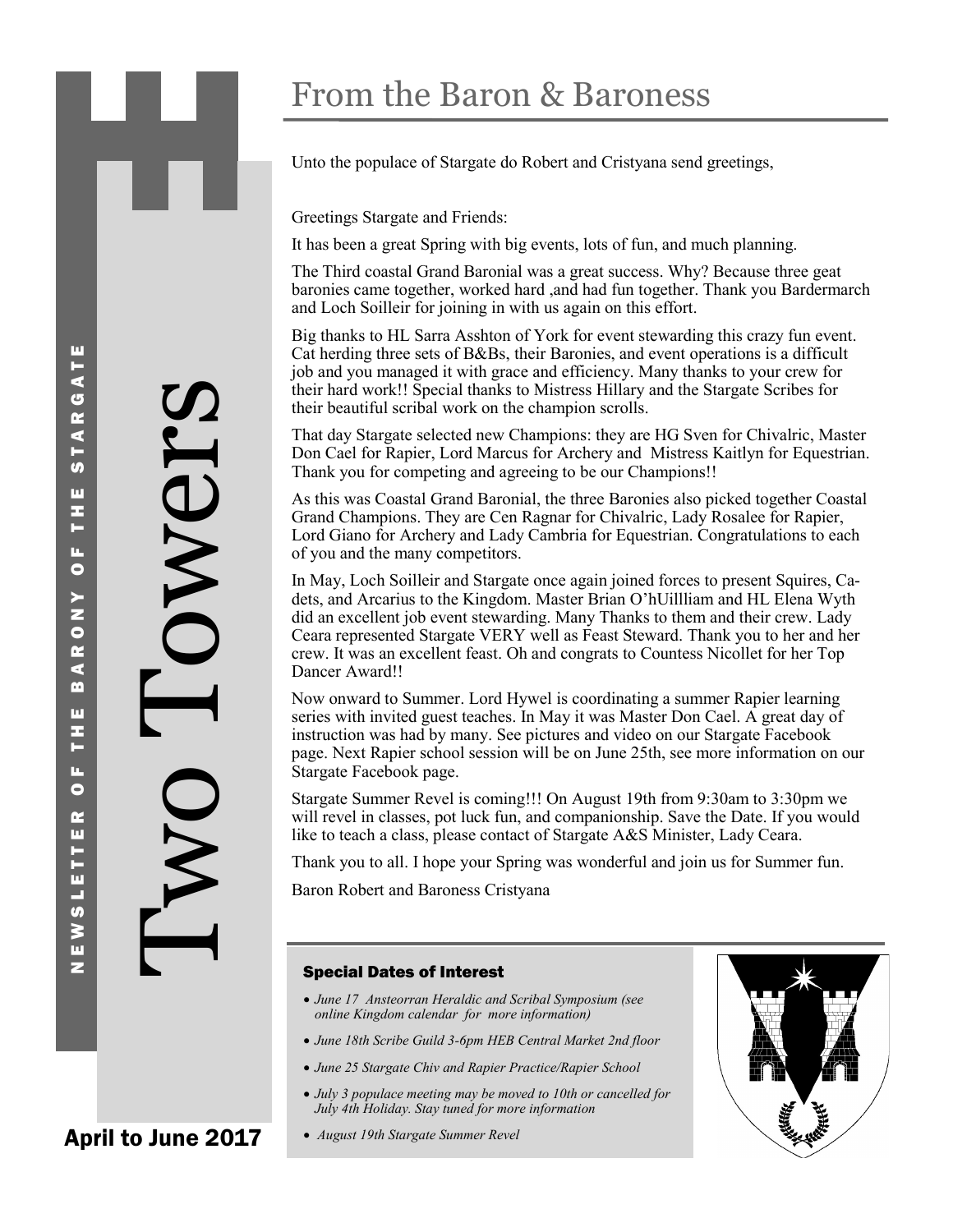If you are new to our group or want more information about us and how to join us. Please contact our Stargate Seneschal (like our group chapter President) HL Sarra Asshton. Email contact is Seneschal AT stargate.ansteorra.org.

Upcoming Event called Stargate Summer Revel on August 19th from 9:30am to 3:30 pm at Bear Creek Community Center near Hwy 6 and Clay Rd. It is a day of classes about the SCA, arts, Chivalric/Rapier fighting and much more. The event will be a great place to meet the group and learn about us in a casual environment. Plus it is FREE.

| <b>Bardic Guild</b>                                                                                                                                                            | <b>Scribal Guild</b>                                                                                                                                                                                                                                                                                                        |  |  |
|--------------------------------------------------------------------------------------------------------------------------------------------------------------------------------|-----------------------------------------------------------------------------------------------------------------------------------------------------------------------------------------------------------------------------------------------------------------------------------------------------------------------------|--|--|
| The Stargate Bardic Guild is starting up again. See the<br>Stargate Facebook page or contact our Stargate A&S<br>minister, HL Ceara for more information on where and<br>when. | Join us for Stargate Scribal Guild and paint for<br>Kingdom and Barony. The guild just completed<br>painting the scrolls for Baronial events. Thanks<br>to all who helped.                                                                                                                                                  |  |  |
| Beginner and experienced Bards, singers, and storytellers<br>are welcome!                                                                                                      | The guild meets the 1st and 3rd Sundays at HEB<br>Central Market (3815 Westheimer, Houston<br>77027) from 3-6pm in the Community Room on<br>2nd Floor. In June that will be June 4th and June 18th.<br>Don't Forget the Ansteorran Heraldic and Scribal Symposi-<br>um is just up the road in Madisonville, TX on Saturday, |  |  |
|                                                                                                                                                                                | June 10th. Great day of classes. Details and site location can<br>be found on the Kingdom calendar page.                                                                                                                                                                                                                    |  |  |

## From Around The Barony

This section is awaiting your notes, challenges, glad tidings, and joys! So fill us in with Barony, friends, and household news.

- Congrats to Lady Ceara who is now Honorable Lady Ceara after receiving her Star of Merit award.
- Congrats to Countess Nicolette as Top Dancer at Squires, Cadets And Arcarius event in May.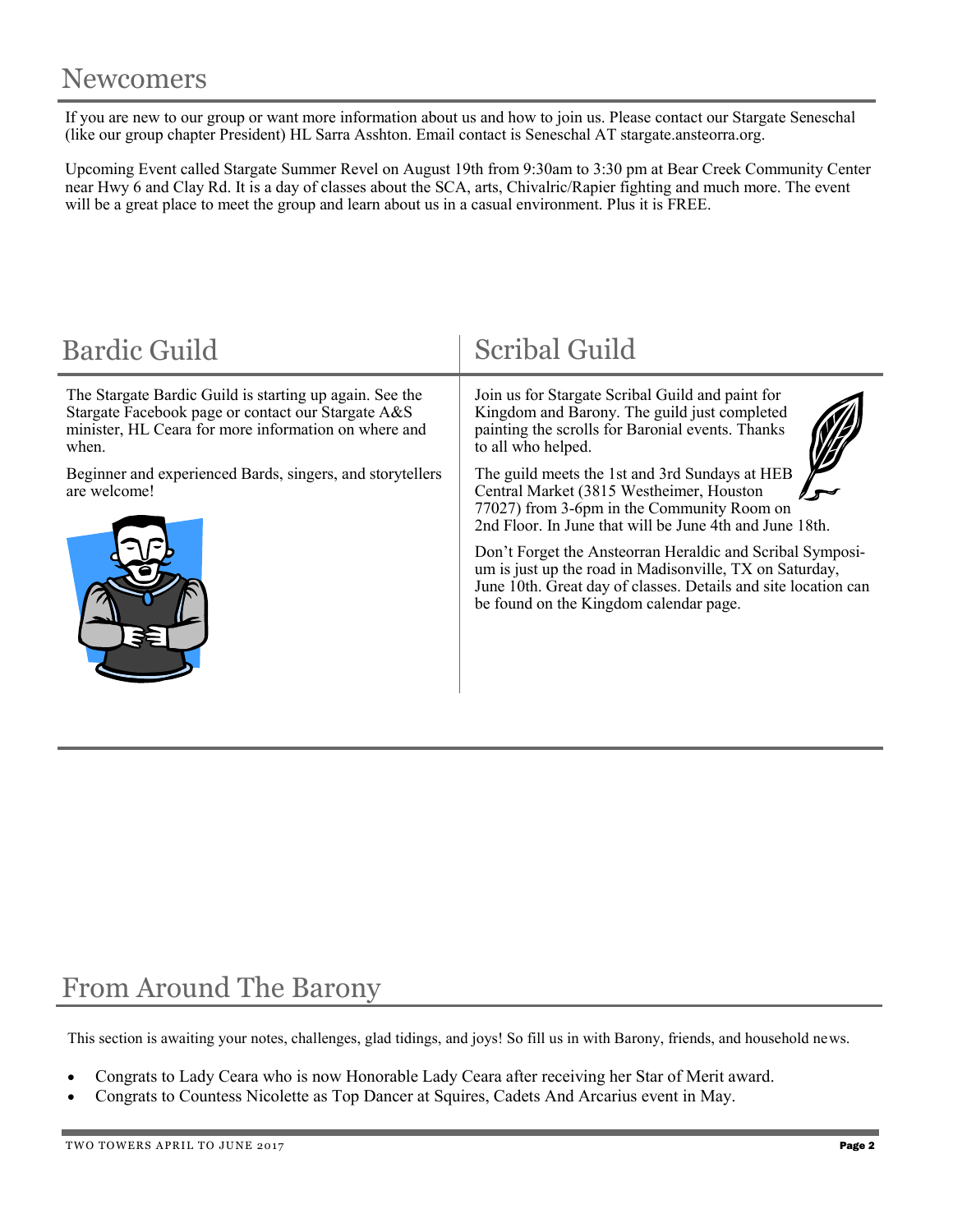# JUNE 2017

| Sun                         | Mon                                          | Tue | Wed                      | Thu          | Fri            | Sat                              |
|-----------------------------|----------------------------------------------|-----|--------------------------|--------------|----------------|----------------------------------|
|                             |                                              |     |                          | $\mathbf{1}$ | $\overline{2}$ | $\overline{3}$                   |
|                             |                                              |     |                          |              |                | Archery Practice<br>9am          |
| $\overline{4}$              | 5                                            | 6   | $\overline{\mathcal{L}}$ | 8            | 9              | 10                               |
|                             | Populace and<br><b>Business Mtgs</b><br>7:15 |     |                          |              |                | Chiv and Rapier<br>Practice noon |
| 11                          | 12                                           | 13  | 14                       | 15           | 16             | 17                               |
|                             |                                              |     |                          |              |                | Chiv and Rapier<br>Practice noon |
| 18                          | 19                                           | 20  | 21                       | 22           | 23             | 24                               |
| Scribes Guild 3-<br>6pm     |                                              |     |                          |              |                | Chiv and Rapier<br>Practice noon |
| 25<br>Rapier School<br>noon | 26                                           | 27  | 28                       | 29           | 30             |                                  |

### Schedule of Events

- June 5-Stargate Populace Meeting, 7:00 pm Social, 7:30 pm Meeting, Trini Mendenhall Ctr, 1414 Wirt Rd
- June 3, 10, 17, & 24-Figher Practice, noon at Ray Miller Park
- June 18th Stargate Scribal Meeting, 3-6 pm , HEB Central Market on Westheimer 2nd floor classroom
- Stargate Bardic Guild Meeting, See us at Stargate Baronial!
- Bardic Guild is starting up, see more information on our Stargate Facebook page for dates and times in June.
- Archery Practice is the 1st Saturday of the month but due to the 4th Holiday may postpone. Check Stargate Facebook page for more information.
- June 17th Ansteorran Heraldic And Scribal Symposium in Raven's Fort (See online Kingdom Calendar for info)
- Heraldic Consultation is by appointment. Contact the Herald (see pg. 10) for more information.
- August 19th 9:30am to 3:30pm Stargate Summer Revel event. Classes, fun, and potluck!! More information to come.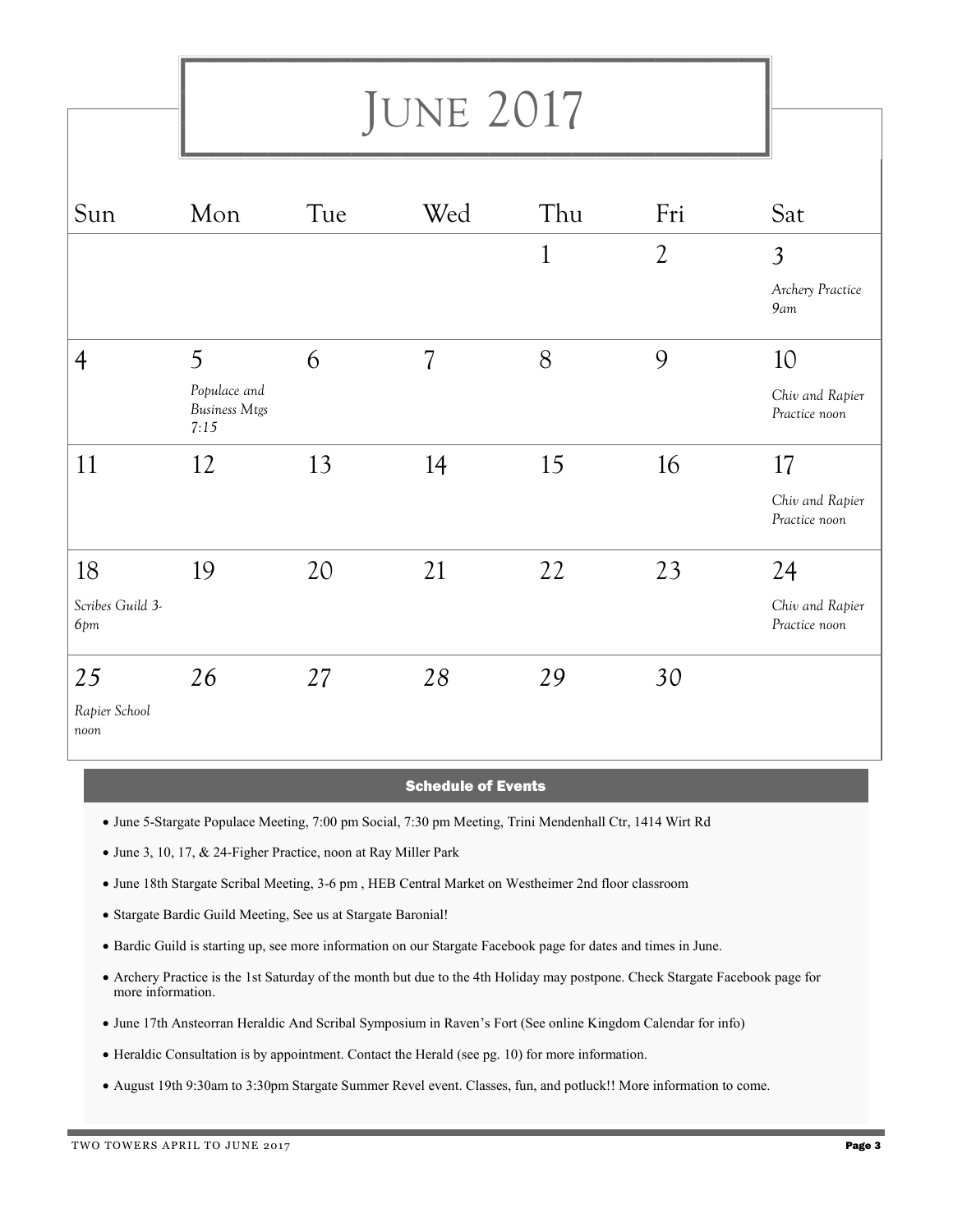

## **The Journey to Gulf War**

*Created by [Puzzlemaker](http://puzzlemaker.school.discovery.com) at DiscoverySchool.com*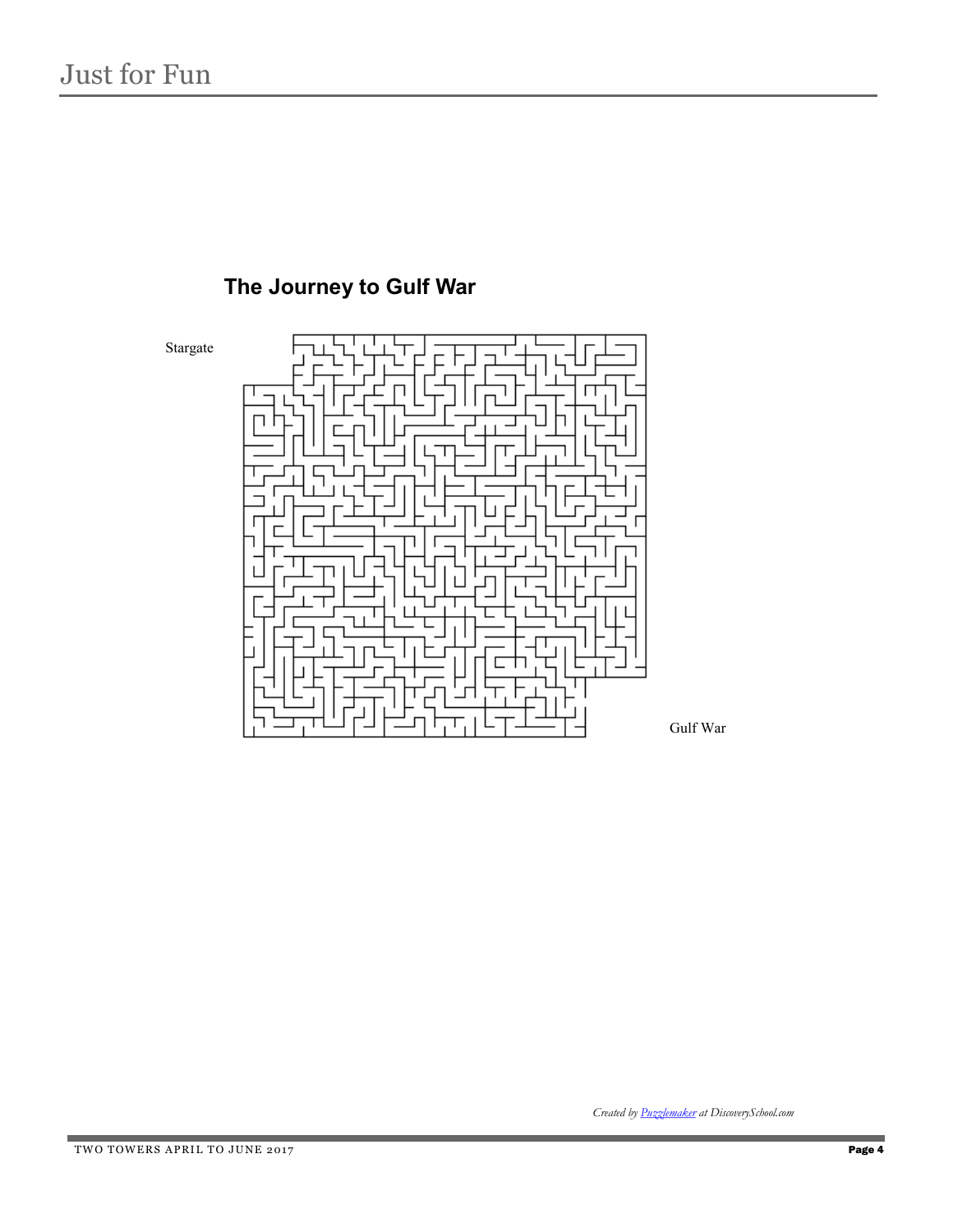## Stargate Officers (Please no calls after 10:00 pm)



**Baron and Baroness** Their Excellencies Master Robert MacPharland and Mistress Cristyana Lambrecht

David Whitford and Christy Lambright Bandb AT stargate.ansteorra.org

**Seneschal** HL Sarra Asshton of York Sara Mast Seneschal AT stargate.ansteorra.org

**Herald** Lady Caitilin inghean Ronain ui Chellaigh Kat Watson Herald AT stargate.ansteorra.org

**Exchequer** Andreius Vil'nia Drew Manning Wayne Law Exchequer AT stargate.ansteorra.org

**Historian** Lady Caitilin inghean Ronain ui Chellaigh Kat Watson Herald AT stargate.ansteorra.org

**Chronicler** HE Mistress Ellisena de Bayonne Sue Jurgens Chronicler AT stargate.ansteorra.org

**Virtual Scribe** HL Brenna MacDonald Jennifer Dudley Webminister AT stargate.ansteorra.org

#### **TEAM Hospitaler Open office, application open**

Deputy Hospitaler HL Ciarnat of Firethorn Kim D. Law 281-693-6441 Dragonlaw1 AT nww.net

**Castellan**  HL Brenna MacDonald Jennifer Dudley Webminister AT stargate.ansteorra.org **Minister of Arts & Science** HL Ceara inghean mhic an Ghabhann Robyn Shelton

**Knight Marshal** Master Alden Drake Paul Haines Marshal AT stargate.ansteorra.org